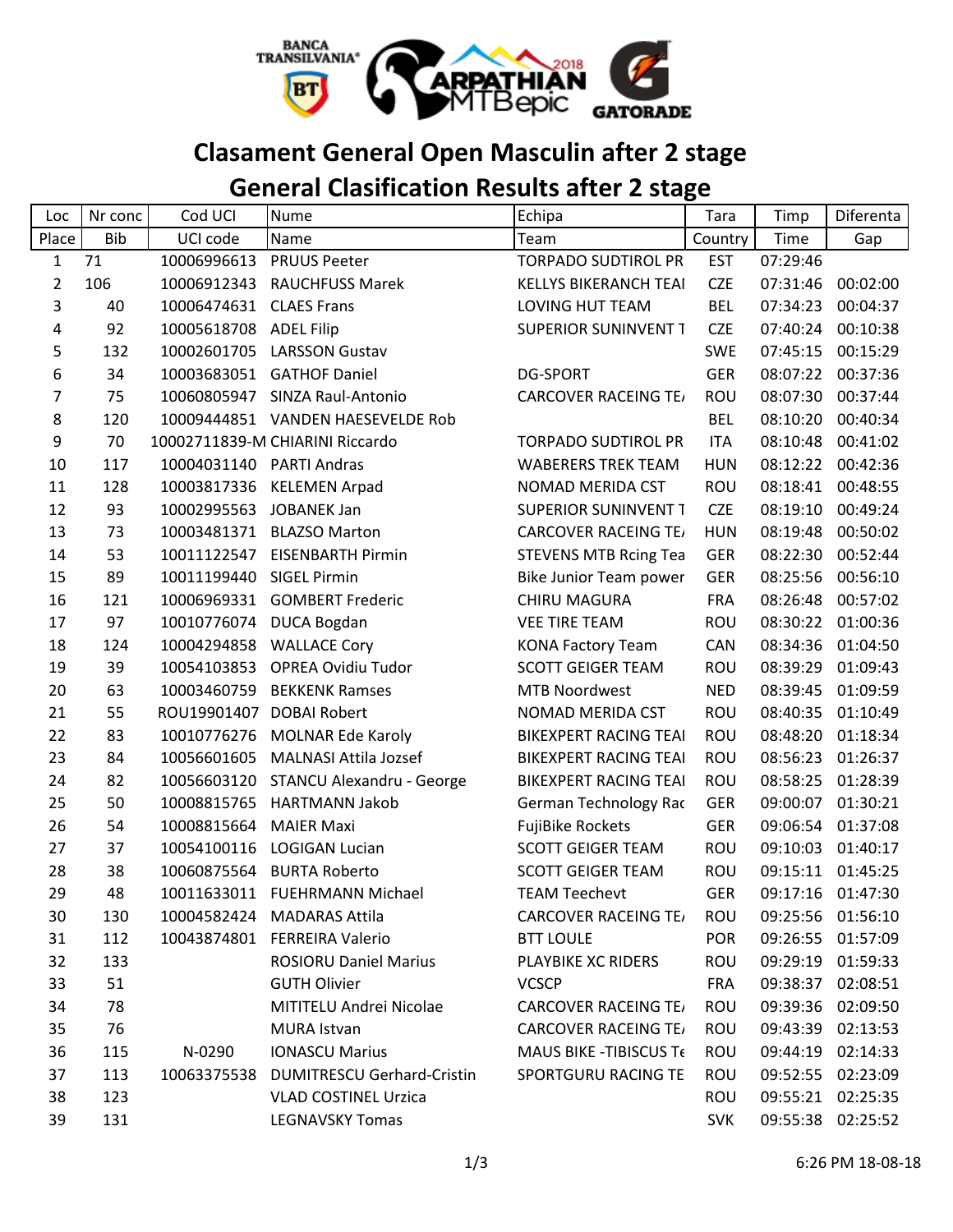

| 40 | 127            | <b>DIACONESCU Radu</b>        |                              | ROU        | 10:01:37 | 02:31:51          |
|----|----------------|-------------------------------|------------------------------|------------|----------|-------------------|
| 41 | 19             | SOBENNICOV Andrei             | MTB.MD                       | <b>ROU</b> | 10:06:14 | 02:36:28          |
| 42 | 29             | <b>GAMITO Vitor</b>           | <b>GOLDNUTRITION</b>         | <b>POR</b> | 10:07:56 | 02:38:10          |
| 43 | 98             | <b>LEHACI Daniel</b>          | MCV CLUB VEJLE DENM.         | ROU        | 10:08:37 | 02:38:51          |
| 44 | 26             | JIDOVU Cristian               | <b>CS TIBISCUS</b>           | <b>ROU</b> | 10:13:08 | 02:43:22          |
| 45 | 87             | PARASCHIVU Sergiu             | <b>CARCOVER RACEING TE/</b>  | ROU        | 10:15:52 | 02:46:06          |
| 46 | 99             | <b>KOLOMEETS Anatoly</b>      |                              | <b>RUS</b> | 10:16:53 | 02:47:07          |
| 47 | 10             | <b>CIOBANIUC Ciprian</b>      |                              | <b>ESP</b> | 10:18:39 | 02:48:53          |
| 48 | 77             | <b>KECSKES David</b>          | <b>CARCOVER RACEING TE</b>   | ROU        | 10:24:42 | 02:54:56          |
| 49 | 12             | <b>SIMION Sabin</b>           | <b>HPM IASI</b>              | ROU        | 10:31:21 | 03:01:35          |
| 50 | 22             | <b>MUNTEAN Paul</b>           | <b>ACS VELOCITAS</b>         | ROU        | 10:33:58 | 03:04:12          |
| 51 | 8              | PREDA Razvan                  | <b>MPM PROMOUNTAIN</b>       | ROU        | 10:39:01 | 03:09:15          |
| 52 | 17             | PAL Bogdan Sebastian          | MTB RACING EAGLE             | ROU        | 10:44:49 | 03:15:03          |
| 53 | 18             | <b>APRODU Petru</b>           | MTB.MD                       | <b>ROU</b> | 10:46:27 | 03:16:41          |
| 54 | 32             | SNOBEL Zdenek                 | <b>BIKOMATIC</b>             | <b>CZE</b> | 10:49:07 | 03:19:21          |
| 55 | 16             | <b>VALLEE Rene</b>            | LA FORESTIERE                | <b>FRA</b> |          | 10:51:18 03:21:32 |
| 56 | 66             | CATOIU Andrei                 | <b>XC RIDERS</b>             | <b>ROU</b> | 10:52:50 | 03:23:04          |
| 57 | 86             | <b>GREC Georgian</b>          |                              | <b>ROU</b> | 10:53:59 | 03:24:13          |
| 58 | 15             | <b>CIUMER Maxim</b>           | MTB.MD                       | ROU        | 10:59:59 | 03:30:13          |
| 59 | 100            | <b>RYABININ Petr</b>          |                              | <b>RUS</b> | 11:00:45 | 03:30:59          |
| 60 | 88             | <b>SASU Robert</b>            | <b>SCOTT GEIGER TEAM</b>     | ROU        | 11:09:18 | 03:39:32          |
| 61 | 11             | <b>CATALIN Maxim</b>          | <b>EVERGREEN BIKING TEA</b>  | ROU        | 11:13:52 | 03:44:06          |
| 62 | 85             | SEMERAD Ondrej                | <b>VELO</b>                  | <b>CZE</b> | 11:14:37 | 03:44:51          |
| 63 | 42             | <b>COMYN Hans</b>             | <b>BIKEXPERT RACING TEAI</b> | <b>BEL</b> | 11:19:09 | 03:49:23          |
| 64 | 58             | JIPA Razvan - Andrei          | <b>EVERGREEN BIKING TEA</b>  | ROU        | 11:20:28 | 03:50:42          |
| 65 | 60             | <b>SANDU Marc</b>             |                              | <b>ROU</b> | 11:23:16 | 03:53:30          |
| 66 | 129            | <b>CANTOR Ilya</b>            | <b>TRIFORECE</b>             | <b>USA</b> | 11:34:15 | 04:04:29          |
| 67 | 47             | <b>HEGGLIN Kurt</b>           |                              | SUI        | 11:41:18 | 04:11:32          |
| 68 | 13             | <b>MLOTEK Dariusz</b>         | <b>SGR SPECIALIZED</b>       | POL        | 11:43:33 | 04:13:47          |
| 69 | 28             | <b>NAGY Tiberiu</b>           | <b>VELOCITAS</b>             | ROU        |          | 11:46:22 04:16:36 |
| 70 | 94             | <b>NEAGA Lucian</b>           | <b>VELOX CYCLING TEAM</b>    | ROU        |          | 11:52:22 04:22:36 |
| 71 | 35             | <b>DUDEK Bo Kamp</b>          | BG-BIKE / WTB / ROOBA        | <b>DEN</b> | 12:07:29 | 04:37:43          |
| 72 | 80             | <b>GHEDUZZI Ulisse</b>        | <b>SCOTT GEIGER TEAM</b>     | <b>ITA</b> | 12:12:31 | 04:42:45          |
| 73 | 23             | <b>COCIUBA Teofil</b>         | SPORT COMPETITION            | ROU        | 12:12:46 | 04:43:00          |
| 74 | 49             | <b>TEBEICA Tiberiu</b>        | <b>BIKEXPERT RACING TEAI</b> | ROU        |          | 12:19:02 04:49:16 |
| 75 | 5              | <b>DRAGAN Oliver</b>          | <b>EXPLORER BIKE TEAM</b>    | ROU        | 12:27:02 | 04:57:16          |
| 76 | $\overline{7}$ | ALEXANDRU Stefan Nicolae      | MTB RACING EAGLE             | ROU        |          | 12:27:16 04:57:30 |
| 77 | 74             | <b>STELLA David</b>           | <b>VELO</b>                  | <b>CZE</b> | 12:39:02 | 05:09:16          |
| 78 | 118            | <b>VALENTIN lancu</b>         | <b>BIKEXPERT RACING TEAI</b> | ROU        | 12:55:13 | 05:25:27          |
| 79 | 30             | MANASTIREANU George           | Sportul Pentru Tine          | ROU        | 13:22:59 | 05:53:13          |
| 80 | 90             | SANDU Mugurel                 | <b>SCOTT GEIGER TEAM</b>     | ROU        | 13:24:23 | 05:54:37          |
| 81 | 104            | DOBSOVIC Vojtech              | <b>KELLYS BIKERANCH TEAI</b> | <b>CZE</b> |          | 13:35:54 06:06:08 |
| 82 | 64             | <b>CAMPIAN Horatiu - Alin</b> | FREERIDER.RO                 | ROU        | 14:12:52 | 06:43:06          |
| 83 | 95             | <b>OLARU Mircea</b>           |                              | ROU        | 14:44:43 | 07:14:57          |
|    |                |                               |                              |            |          |                   |